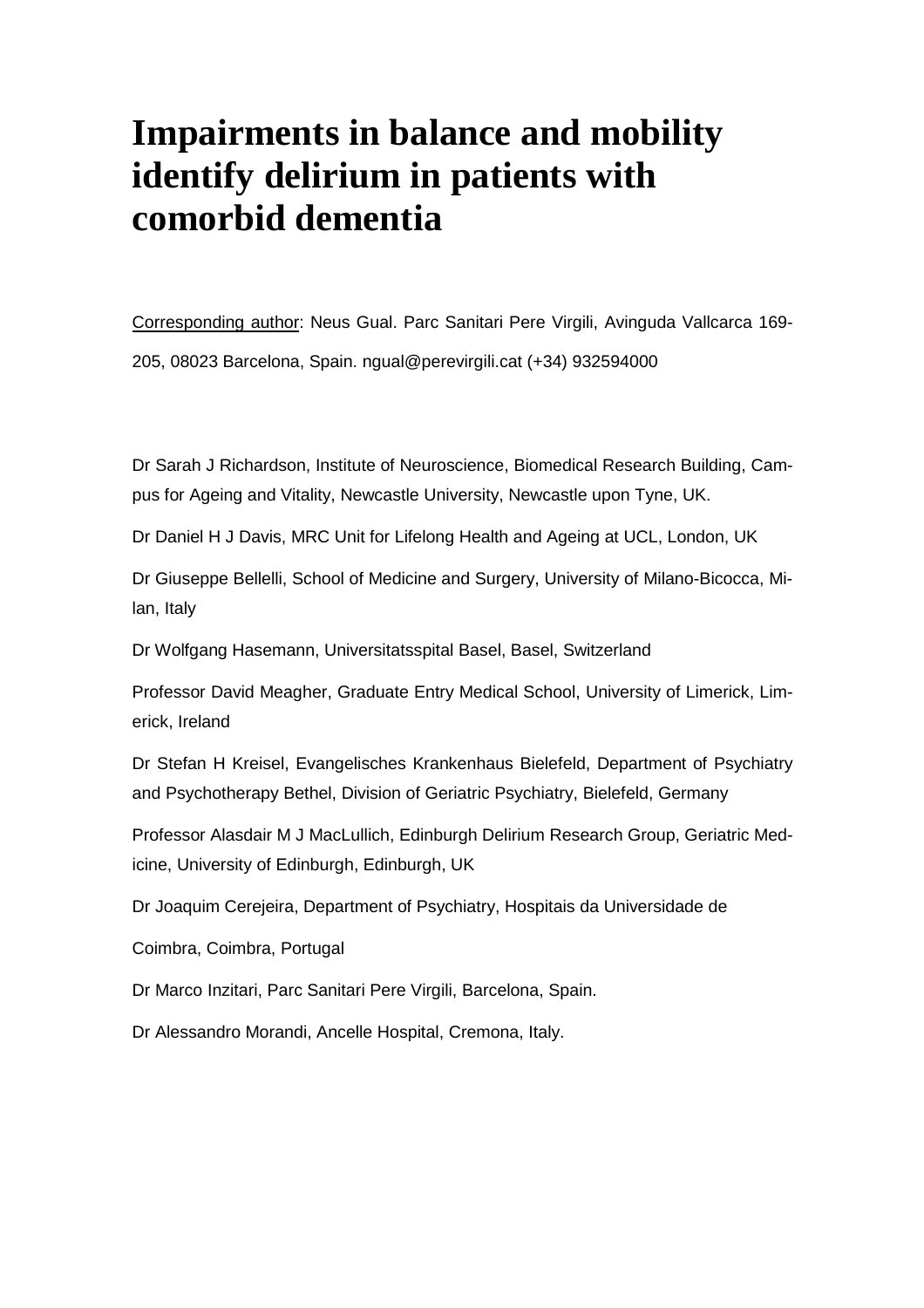#### **INTRODUCTION**

Delirium Superimposed on Dementia (DSD), has a prevalence ranging from 22 to 89% (Fick *et al*, 2002; Morandi *et al.*, 2016) and is associated with worse outcomes than each condition separately, including functional decline, institutionalization, mortality, and greater health care costs compared with patients with dementia alone (Bellelli *et al.*, 2007; Fick *et al.*, 2013; Morandi *et al.*, 2014; Dani *et al.*, 2017; Richardson *et al.*, 2017). Although cognitive impairment is one of the most important risk factors for developing delirium, the lack of a reference standard for DSD (Morandi *et al.*, 2016) makes diagnosing delirium in patients with dementia a challenge. Indeed, because assessments of older people generally use cognitive tests to identify delirium, scores are usually confounded in patients with dementia regardless of whether they have delirium.

An alternative approach is to consider non-cognitive features of delirium and dementia. Previous work regarding motor function and delirium has shown that patients with delirium have a pattern of fluctuating motor performance related to the evolution of delirium. This pattern is appreciable in individuals with dementia developing delirium but not in patients with dementia alone (Bellelli *et al.*, 2011). Therefore, motor performance may discriminate DSD from dementia. Though few studies have evaluated the association between delirium and motor fluctuations (Bellelli *et al.*, 2011) it has been demonstrated that irrespective of dementia status, the presence of delirium is almost invariably characterized by discernible alterations to motor activity (Meagher *et al.*, 2012).

The Hierarchical Assessment of Balance And Mobility (HABAM) is a valid and reliable tool designed for a rapid assessment of mobility and balance in hospitalized older people (MacKnight and Rockwood, 1995). As a global test of motor performance, it grades function from full, independent ambulation to complete inability to move. Nonetheless, its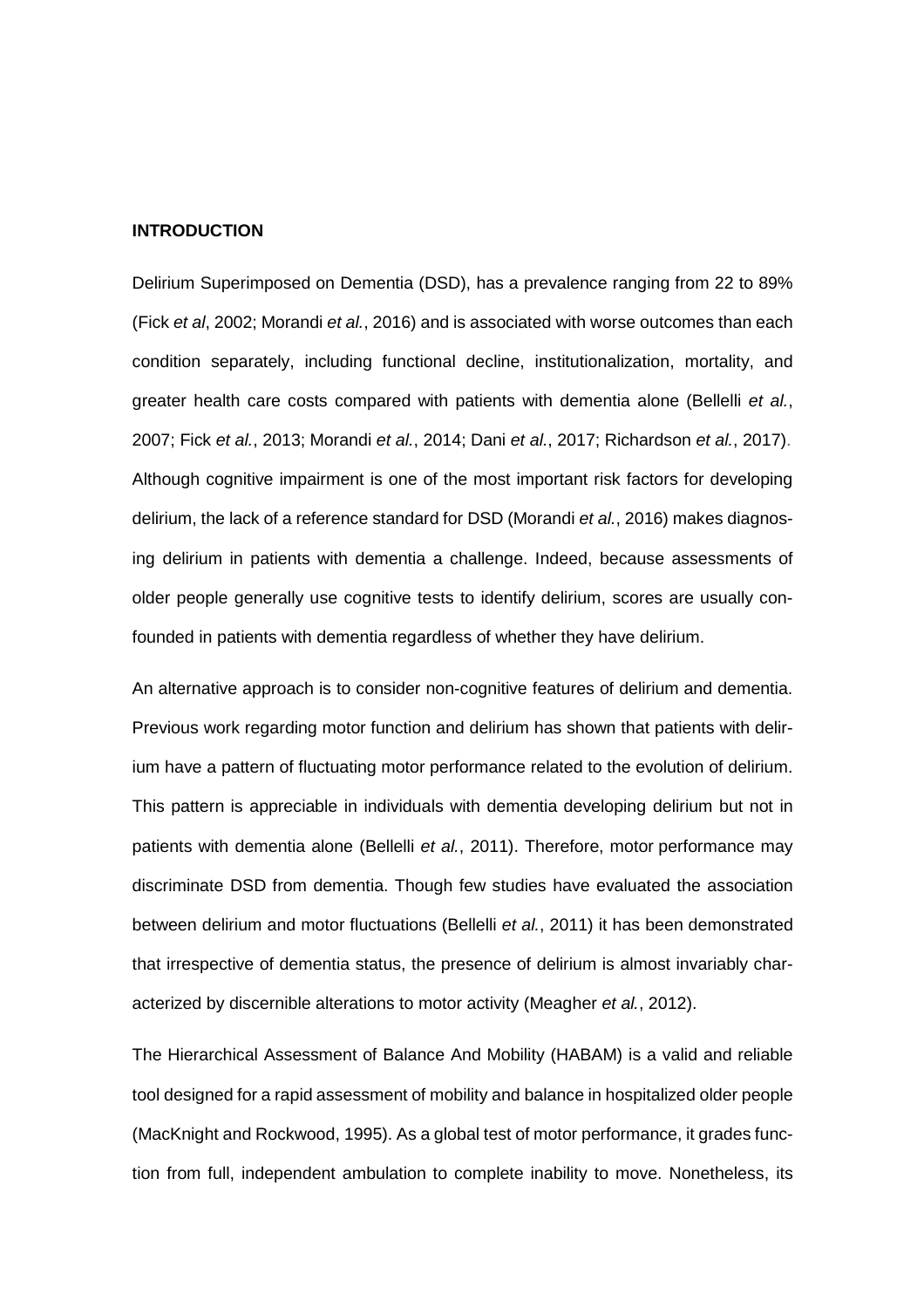associations with delirium and dementia have not been comprehensively evaluated. This study aimed to explore whether assessing motor function using the HABAM may act as an indicator of delirium, and evaluate the utility of the HABAM in recognizing DSD in older people at admission to acute or rehabilitation settings.

#### **METHODS**

This was a cross-sectional analysis of consecutive patients aged  $\geq$  70 years admitted to acute or rehabilitation settings in five Hospitals in Italy (Cremona, Monza), Ireland (Limerick), Portugal (Coimbra) and Switzerland (Basel). Exclusion criteria were the presence of aphasia, history of major stroke, coma at admission and poor vision or hearing. Informed consent was obtained from all participants (or by suitable proxies if delirium or cognitive impairment). The study protocol was approved by the local ethics committee at each center. The current sample has also been previously described (Richardson *et al.*, 2017).

Patients were assessed for delirium and dementia at admission (within the first 72 hours) by a group of experienced and trained delirium clinician-researchers competent to diagnose delirium using DMS-5 and the delirium motor subtypes using the DMSS; as well as cognitive scales like s-MMSE and IQCODE. As per the HABAM manual, a pre-study training was carried out for those professionals to achieve the maximum compliance with the use of the instrument. The study protocol was established at regular meetings of the European Delirium Association but no formal tests of inter-rater reliability were conducted. After the initial evaluation, patients were then divided in 4 groups: no delirium and no dementia (normal comparison group 1); no delirium and dementia (group 2); delirium and no dementia (group 3); delirium and dementia (group 4). Delirium was diagnosed according to the DSM-5 criteria by using a standardized procedure, as previously described (Richardson *et al.*, 2017). Pre-existing dementia in non-delirious patients was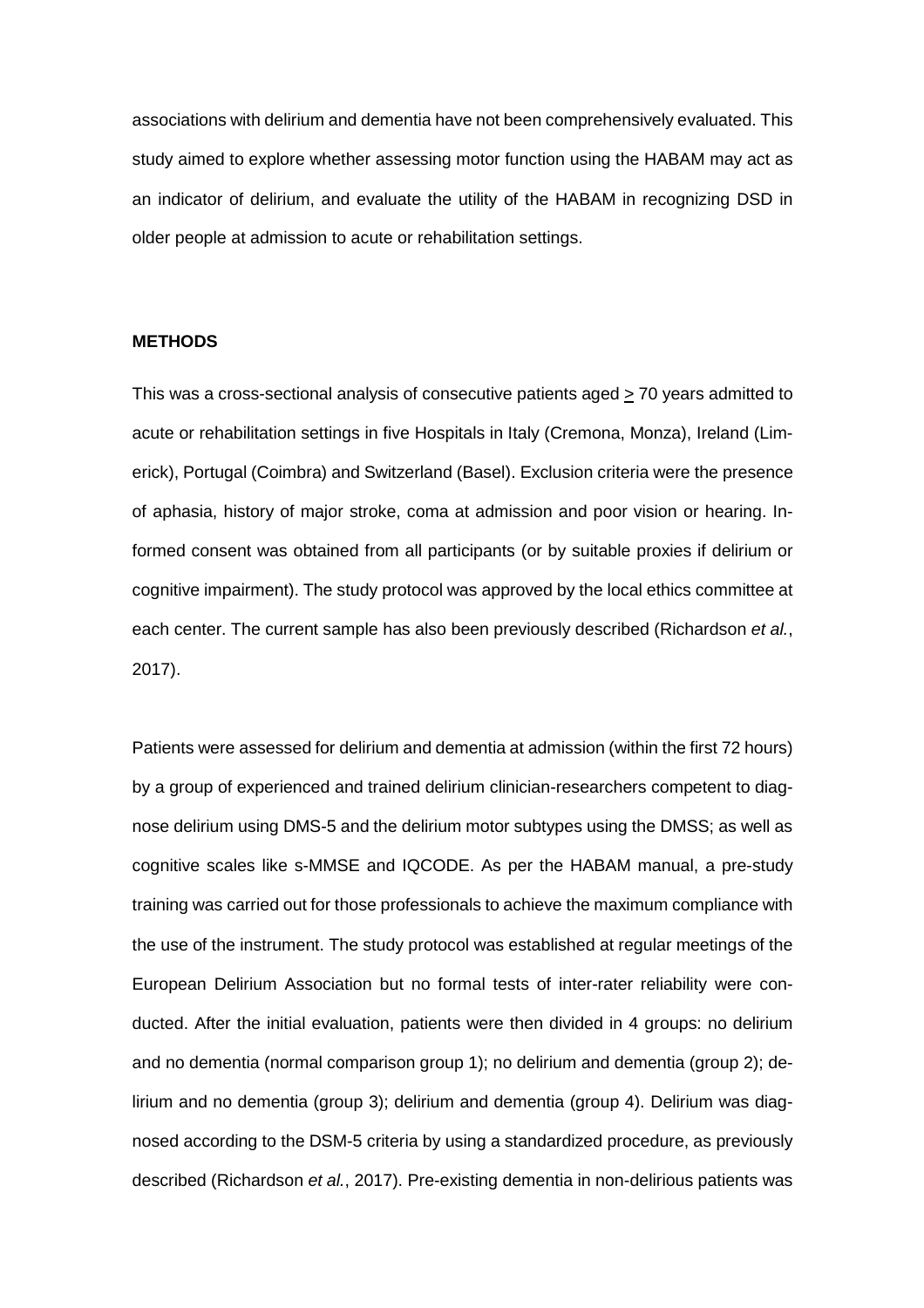establish with scores <28 in standardized Mini-Mental State Examination (s-MMSE) (Molloy and Standish, 1997) and a score  $\geq 3.5$  in the Questionnaire of Cognitive Decline in the Elderly (IQCODE). In delirious patients, pre-existing dementia was diagnosed according to an IQCODE score ≥3.5 (Jorm et al., 1991). Formal tools for assessing altered arousal included the m-RASS and the Observational Scale of Level of Arousal (OSLA) and low scores were taken to indicate severe inattention. To classify the different motor subtype of delirium, the Delirium Motor Subtype Scale (DMSS) identified the patients in 4 groups: hyperactive, hypoactive, mixed and no motor group. Comorbidity was measured using the Charlson comorbidity index [higher score= greater comorbidity]. Mobility and balance at admission was assessed using the HABAM (MacKnight and Rockwood, 1995) at the same time as delirium status was determined. The HABAM evaluates mobility (from needs positioning in bed to unlimited mobility), transfers (from total lift to independent and vigorous) and ambulation (from impaired statistic sitting to stable ambulation). It is designed to be simple and quick to use, and avoids the floor effect of many other tools in those unable to stand, scoring a total of 27 points maximum as a sum of scores from the three domains (MacKnight and Rockwood, 1995). Higher scores are indicative of greater mobility impairment. HABAM has a good intra-rater and inter-rater reliability for individual monitoring (r=0.92 and 0.91, respectively), with adequate concurrent validity as a measure of function in balance and mobility (Rockwood et al., 2008). The HABAM is a continuous scale without defined cut-off points in terms of normal or abnormal performance, therefore we used the maximal Youden's index (sensitivity  $+$  specificity  $-1$ ) to determine optimum test accuracy post hoc.

## *Statistical Analysis.*

A univariate analysis was performed to analyze the differences in characteristics, of defined cut-off points, of patients with dementia, delirium, neither or both (chi-square test for dichotomous variables; ANOVA for continuous variable). To assess if HABAM scores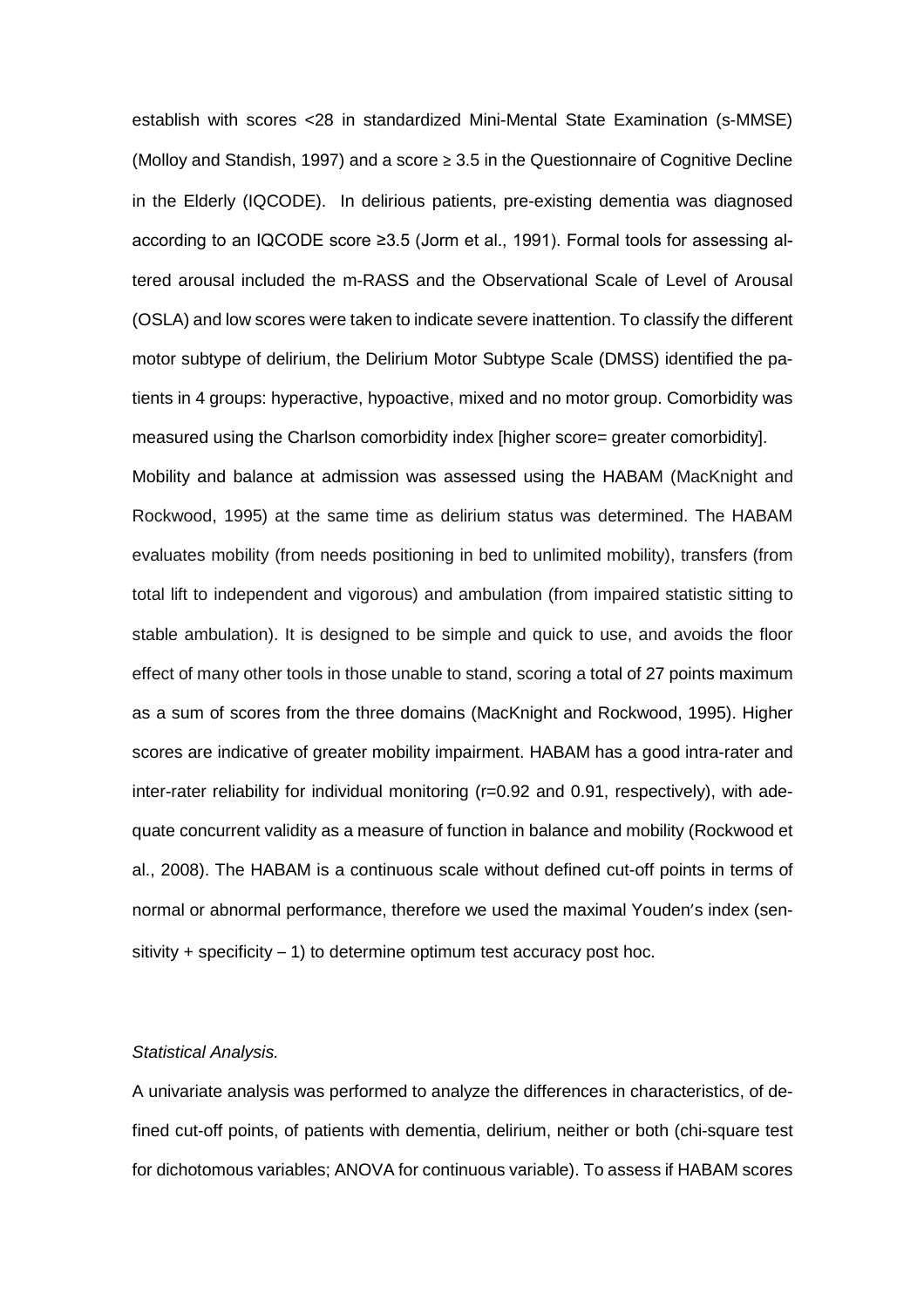were influenced by factors other than the presence of delirium, we performed a logistic multinomial regression, where the outcomes were the four diagnostic categories adjusted by potential confounders. Differences in motor subtypes in patients with and without dementia who developed delirium were assessed using the Fisher's exact test. Diagnostic test accuracy was assessed twice, for the whole sample and also stratified by dementia status, using receiver operating characteristic (ROC) curves to determine the sensitivity, specificity, positive and negative likelihood ratios and also the area under the curve (AUC), with confidence intervals of 95%. Statistical analyses were performed using SPSS software version 19.0 and Stata version 13.1.

# **RESULTS**

A total of 114 people were included (Basel, n=15; Coimbra, n=26; Cremona, n=21; Limerick, n=28; Monza n=24). Mean age+SD was  $82+7$  years; 54% (n=62) female, mean Charlson comorbidity index  $= 2.8 + 2$ ; 43% admitted into rehabilitation settings. Dementia alone was present in  $24.6\%$  (n=28), delirium alone in  $18.4\%$  (n=21), DSD in  $27.2\%$ (n=31) and 29.8% (n=34) did not have delirium or dementia (Table 1). Age, sex, comorbidity and hospital setting were similar in the 4 groups, without significant differences in the univariate analysis.

The subtype frequency for patients with delirium (n=52; 45.6%) was: hyperactive subtype  $(n=21)$ , hypoactive  $(n=20)$ , mixed  $(n=6)$  and no motor subtype  $(n=5)$ . Using Fisher's exact test, there was no significant difference in the motor subtype distribution of delirious patients with and without dementia (p=0.30).

We observed higher HABAM scores in the groups with delirium. Using ANOVA performed on the whole sample (patients with and without pre-existing dementia), we found significantly higher HABAM scores in patients with delirium as compared to those without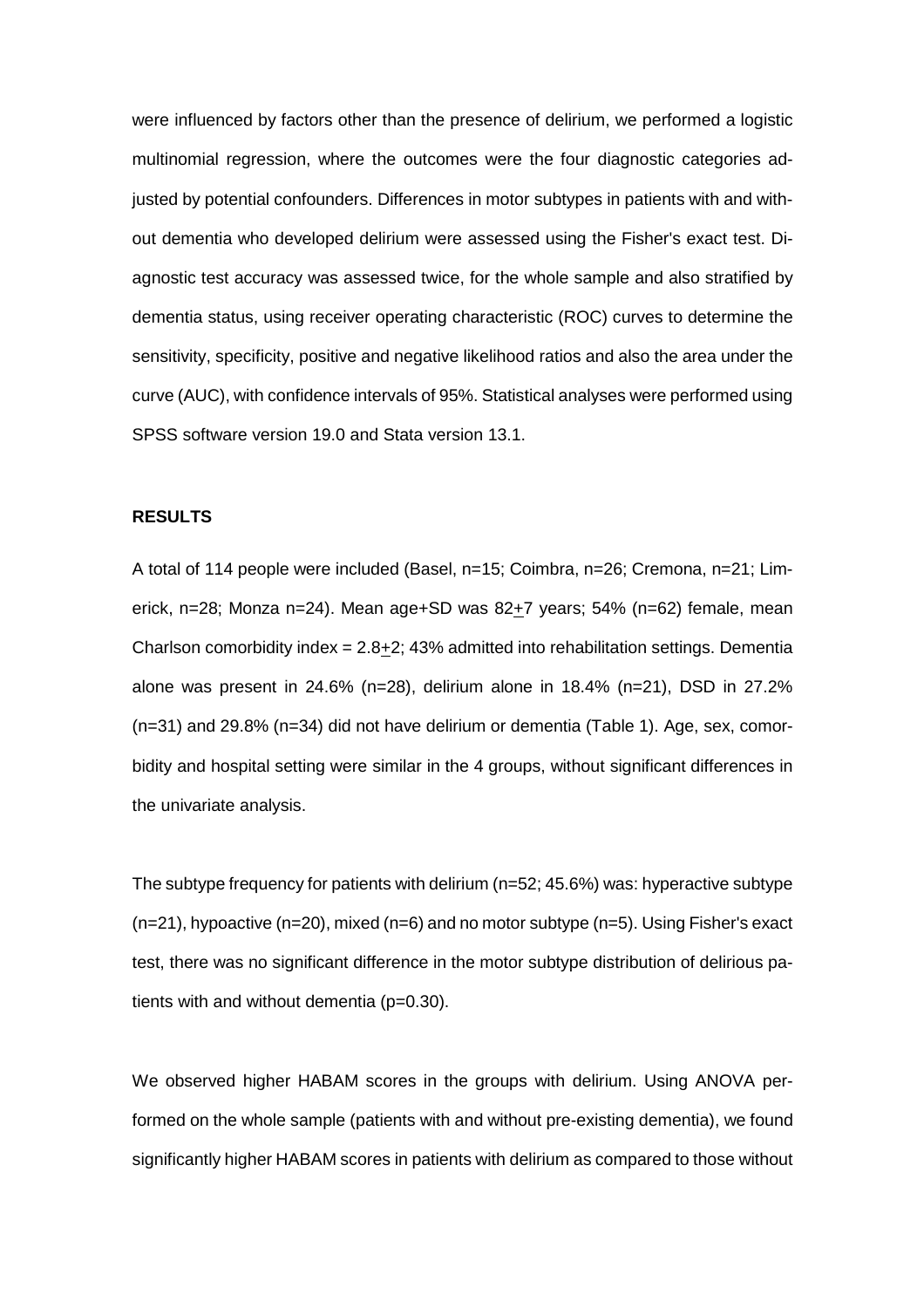delirium (mean score +SD=18.5+8.8 vs 11.1+8.7; F = 7.6; df = 1,105; p<0.001). Moreover, among patients with preexisting dementia, those with delirium had a mean HABAM score 7 points higher than those without delirium  $(19.8+8.7 \text{ vs } 12.5+9.5; F=4.1; df=1.53;$ p<0.001) (Table 1). In multinomial logistic regression adjusted by age, sex, setting and comorbidity, DSD, delirium alone and dementia alone were all associated with higher HABAM scores ((OR 1.2 [1.1 to 1.3], Wald chi-square 17.1, df=1, p<0.001); (OR 1.1 [1.1 to 1.2], Wald 4.9, df=1, p=0.027); (OR 1.08 [1.01 to 1.16], Wald 10.2, df=1, p=0.001) respectively).

In the ROC curves, assessing the whole sample, a HABAM cut-off at 18 correctly classified 69% (sensitivity 67%, specificity 71%, AUC 0.74) of patients with delirium, compared with those without delirium. Assessing only patients with dementia, a HABAM cutoff at 22 correctly classified 70% (sensitivity 61%, specificity 79%, AUC 0.76) of patients with delirium superimposed on dementia from those with dementia alone (Figure 1)

#### **DISCUSSION**

In this study, patients with delirium had a higher score in the HABAM test, indicating more impaired motor function, compared with patients without delirium. HABAM scores were significantly higher in patients with pre-existing dementia and delirium. The overall accuracy of the HABAM test for differentiating DSD from dementia alone was good (AUC 0.76). Taken together, these findings emphasize the relative utility of considering motor aspects of delirium in order to identify DSD.

The diagnosis of DSD is a key challenge, and there is increasing interest in using noncognitive assessments to separate the diagnoses. This includes tasks assessing level of arousal and the ability to engage the patient in cognitive assessment including attention tests (Richardson *et al.*, 2017). The m-RASS, a test of arousal, has also been investigated in patients with pre-existing dementia, demonstrating moderate sensitivity and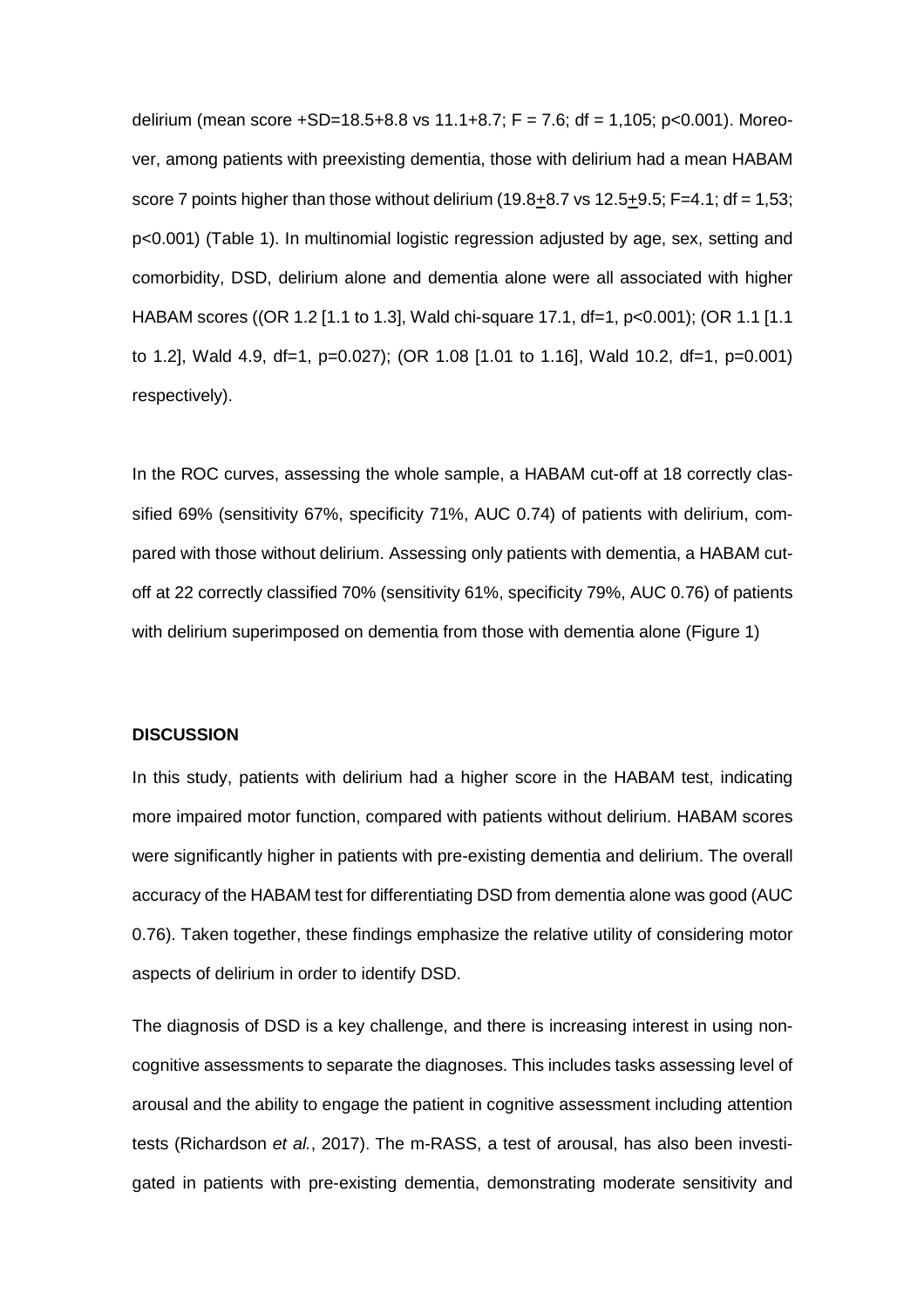very high specificity for the detection of DSD (Chester *et al., 2012*; Morandi *et al.*, 2016). Our current findings build on other characterizations of delirium and motor dysfunction in DSD using the Tinetti scale and the Truck Control Test (Bellelli *et al.*, 2011). While it appears the HABAM scale can identify important features of delirium in DSD cross-sectionally, serial fluctuations in motor function requires further study, especially after delirium resolution. Comparing to other assessments previously reported from this same study, the HABAM did not perform as well as other assessments, for example combining OSLA and attention tasks (with sensitivity 94%, specificity 92%, AUROC 0.98 in patients with previous dementia) (Richardson et al., 2017). While the diagnostic test accuracy for HABAM is modest overall, the prospect of an entirely motor, non-cognitive assessment in detecting older people with delirium may have direct clinical utility in settings where cognitive tests are infrequently performed.

This study has strengths along with limitations. First this was a multicenter study including data from different countries, and across different clinical settings. Second the assessment of delirium was conducted with a standardized procedure. However, the crosssectional nature of the study is limited by the focus upon prevalent delirium at the time of assessment. Therefore, we did not assess fluctuations in motor function during the delirium episode. Another limitation was that the analysis was not adjusted for patient's medication, which could be a potential confounder when analyzing motor function. One last limitation is that the cut-offs were chosen according to their overall accuracy in delirium identification but in real world practice sensitivity often assumes a greater importance such that use of the HABAM as a screening tests may require emphasizing sensitivity over specificity in order to minimize the frequency of false negative cases.

#### **CONCLUSIONS**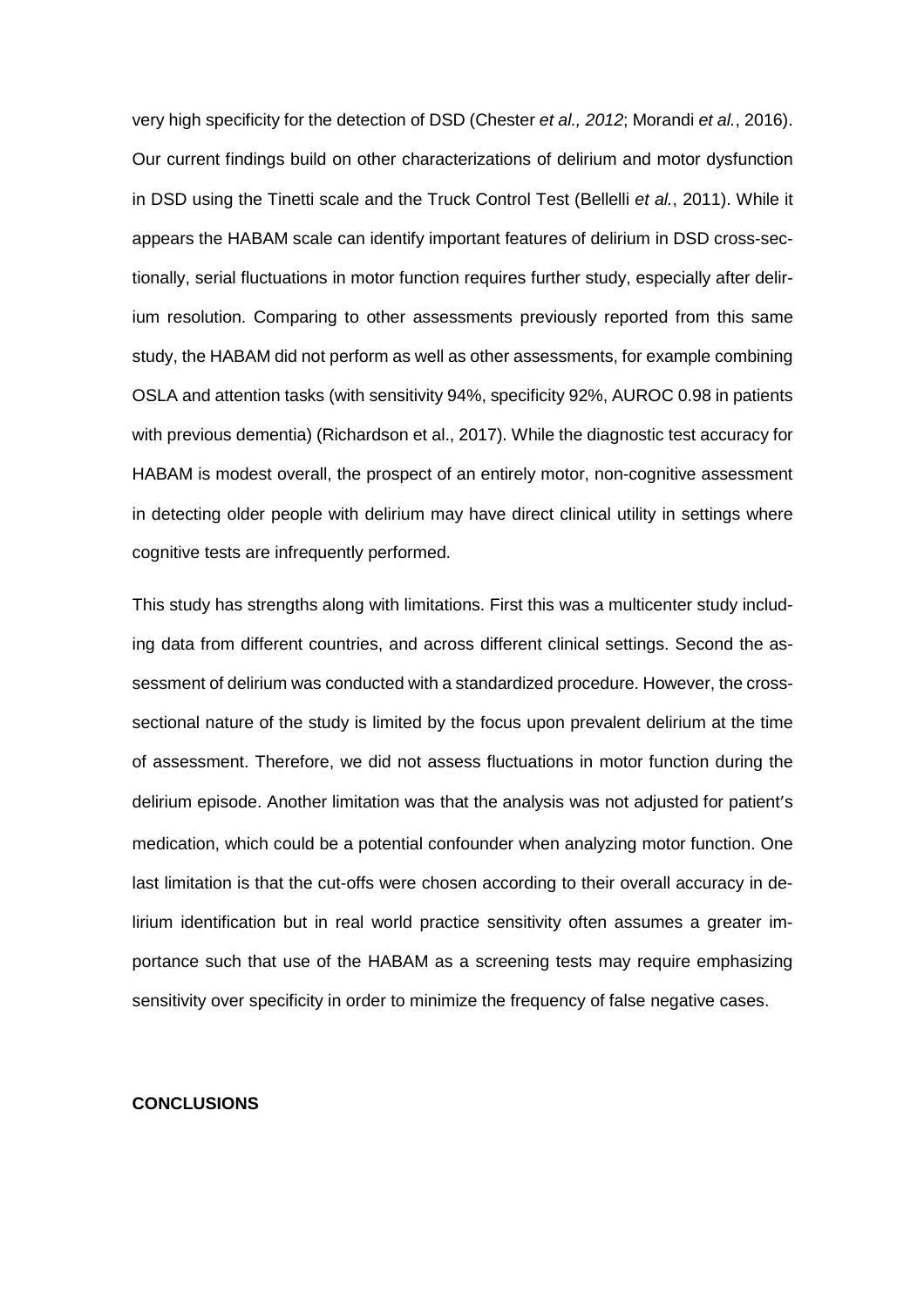This study emphasizes the association between delirium and motor function and shows that people with delirium have identifiable impairments of worse motor function than those without delirium, regardless of presence of underlying dementia or clinical subtype. As a consequence, assessment of motor function in older people at hospital admission and during the hospital stay might help in the detection of DSD and the HABAM may provide a suitable brief tool for this purpose. Our understanding of the concept of DSD, particularly regarding motor fluctuations, is evolving and can be informed by further studies of disturbances to motor function. Serial assessment studies in particular can explore the extent to which changes in motor function indicate emerging delirium and may be especially useful in patients with pre-existing cognitive impairments such as dementia.

# CONFLICT OF INTEREST

None

## DESCRIPTION OF AUTHORS' ROLES

Study conception and design was done by all the authors. Acquisition of data was done by G. Bellelli, D. Meagher, A. Morandi, W Hasemann and J. Cerejeira. Data analysis was done by A. Morandi, D. Davis, S. Richardson and N. Gual. Interpretation of results was done by all the authors. Drafting, critical revision and final approval of the manuscript was done by all the authors.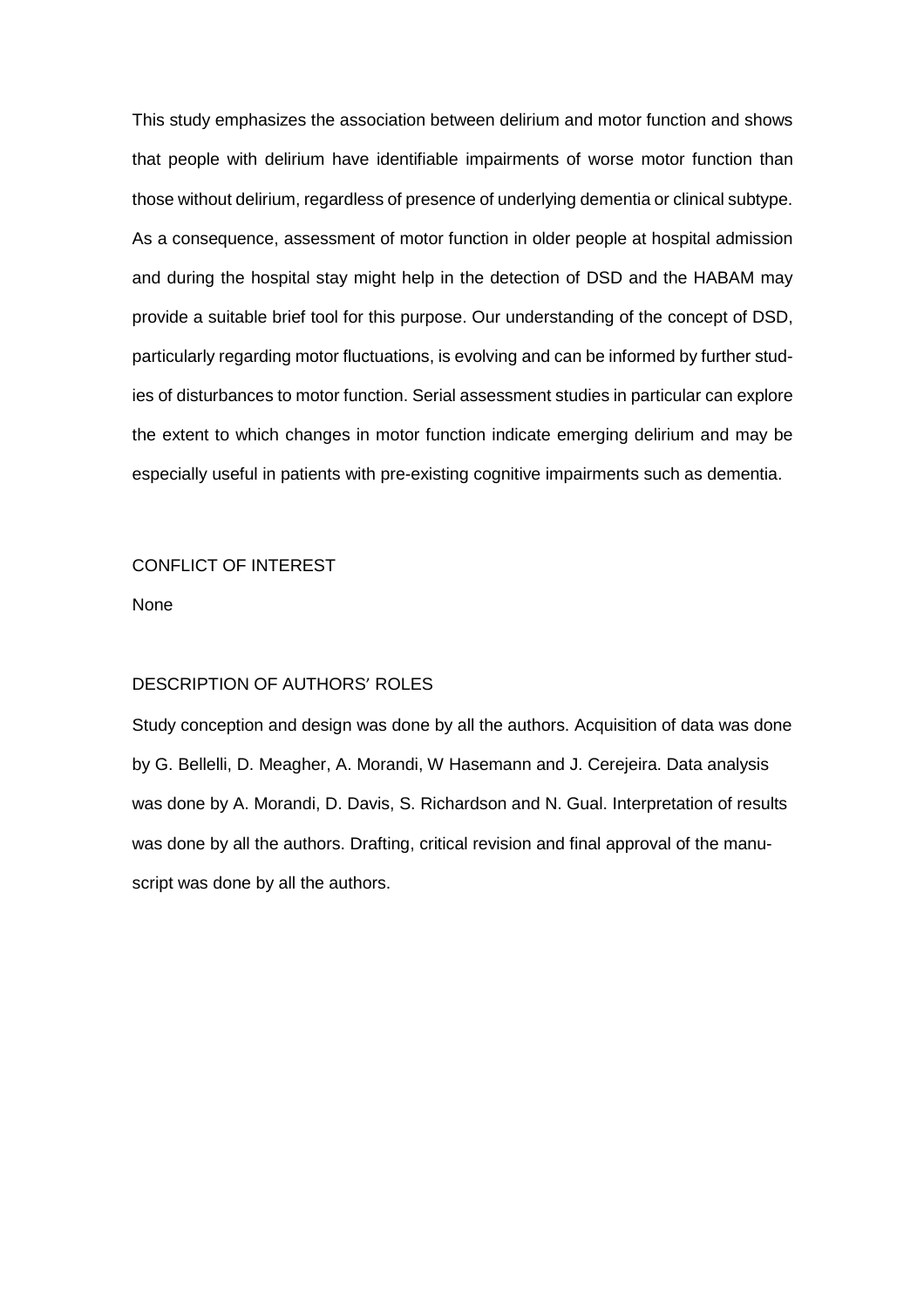## Bibliography

**Bellelli, G., Frisoni, G. B., Turco, R., Lucchi, E., Magnifico, F., and Trabucchi M.** (2007) 'Delirium superimposed on dementia predicts 12-month survival in elderly patients discharged from a postacute rehabilitation facility.', *The journals of gerontology. Series A, Biological sciences and medical sciences*, 62(11), pp. 1306–9.

**Bellelli, G., Speciale, S., Morghen, S., Torpilliesi, T., Turco, R. and Trabucchi, M.**  (2011) 'Are fluctuations in motor performance a diagnostic sign of delirium?', *Journal of the American Medical Directors Association*, 12(8), pp. 578–83. doi: 10.1016/j.jamda.2010.04.010.

**Chester, J. G., Beth Harrington, M., Rudolph, J. L. and VA Delirium Working Group** (2012) 'Serial administration of a modified Richmond Agitation and Sedation Scale for delirium screening.', *Journal of hospital medicine*, 7(5), pp. 450–3. doi: 10.1002/jhm.1003.

**Dani, M. Owen, L. H., Jackson, T. A., Rockwood, K. , Sampson, E. L. and Davis D.** (2017) 'Delirium, frailty and mortality: interactions in a prospective study of hospitalized older people.', *The journals of gerontology. Series A, Biological sciences and medical sciences*. doi: 10.1093/gerona/glx214.

**Fick, D. M., Steis, M. R., Waller, J. L. and Inouye, S. K.** (2013) 'Delirium superimposed on dementia is associated with prolonged length of stay and poor outcomes in hospitalized older adults.', *Journal of hospital medicine*, 8(9), pp. 500–5. doi: 10.1002/jhm.2077.

**Fick, D. M., Agostini, J. V and Inouye, S. K**. (2002) 'Delirium superimposed on dementia: a systematic review.', *Journal of the American Geriatrics Society*, 50(10), pp. 1723–32.

**Jorm, A. F., Scott, R., Cullen, J. S., and MacKinnon A. J.** (1991) 'Performance of the Informant Questionnaire on Cognitive Decline in the Elderly (IQCODE) as a screening test for dementia.', *Psychological medicine*, 21(3), pp. 785–90.

**MacKnight, C. and Rockwood, K.** (1995) 'A Hierarchical Assessment of Balance and Mobility.', *Age and ageing*, 24(2), pp. 126–30.

**Meagher, D. J., Leonard, M., Donnelly, S., Conroy, M., Adamis, D. and Trzepacz, P.T.** (2012) 'A longitudinal study of motor subtypes in delirium: Frequency and stability during episodes', *Journal of Psychosomatic Research*, 72(3), pp. 236–241. doi: 10.1016/j.jpsychores.2011.11.013.

**Meagher, D. J.** *et al.* (2008) 'Motor symptoms in 100 patients with delirium versus control subjects: comparison of subtyping methods.', *Psychosomatics*, 49(4), pp. 300– 8. doi: 10.1176/appi.psy.49.4.300.

**Molloy, D. W. and Standish, T. I.** (1997) 'A guide to the standardized Mini-Mental State Examination.', *International psychogeriatrics*, 9 Suppl 1, pp. 87-94–50.

**Morandi, A.** *et al.* (2014) 'Delirium superimposed on dementia strongly predicts worse outcomes in older rehabilitation inpatients.', *Journal of the American Medical Directors Association*, 15(5), pp. 349–54. doi: 10.1016/j.jamda.2013.12.084.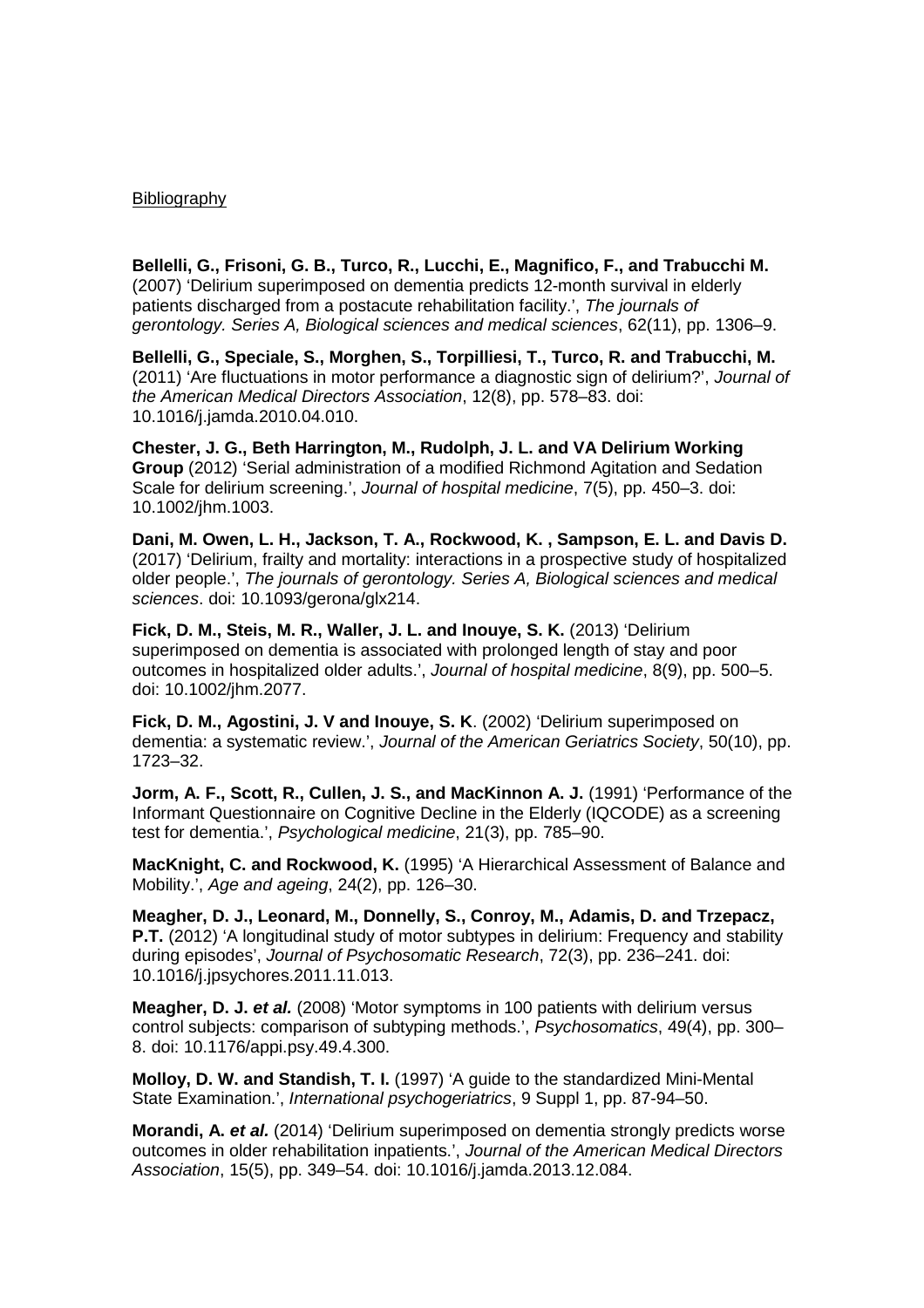**Morandi, A.** *et al.* (2016) 'Detecting Delirium Superimposed on Dementia: Evaluation of the Diagnostic Performance of the Richmond Agitation and Sedation Scale.', *Journal of the American Medical Directors Association*, 17(9), pp. 828–33. doi: 10.1016/j.jamda.2016.05.010.

**Morandi, A.** *et al.* (2016) 'The Diagnosis of Delirium Superimposed on Dementia: An Emerging Challenge.', *Journal of the American Medical Directors Association*. doi: 10.1016/j.jamda.2016.07.014.

**Richardson, S. J.** *et al.* (2017) 'Detecting delirium superimposed on dementia: diagnostic accuracy of a simple combined arousal and attention testing procedure.', *International psychogeriatrics*, 29(10), pp. 1585–1593. doi: 10.1017/S1041610217000916.

**Rockwood, K., Andrew MK., Mitnitski A***.* (2008) 'Reliability of the hierarchical assessment of balance and mobility in frail older adults.', *Journal of the American Geriatric Society,* 57(7), pp. 1213–1217. doi: 10.1111/j.1532-5415.2008.01773